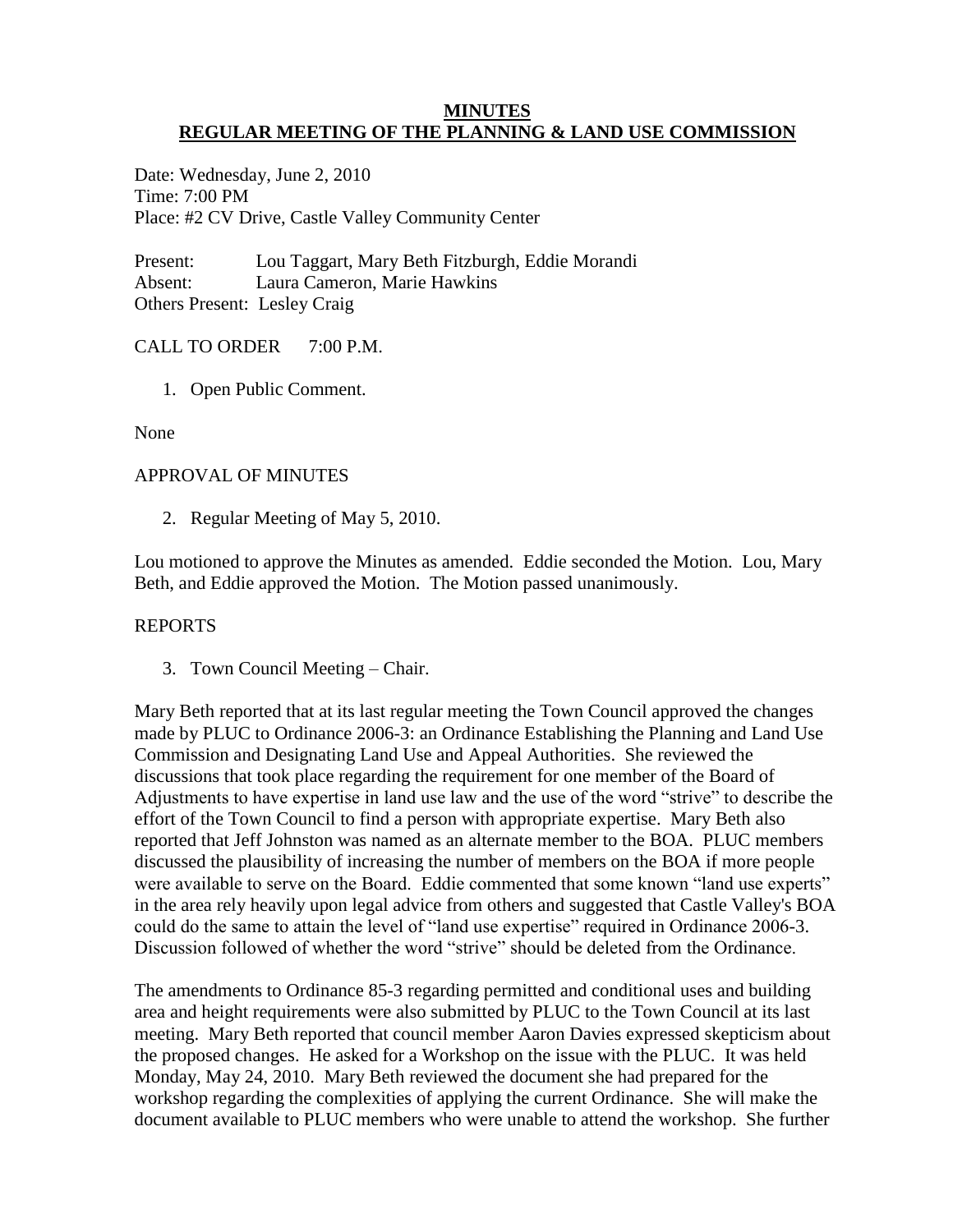reported that Aaron's concerns were that the proposed changes in building area and height restrictions allowed taller and larger buildings. He did not think the reasons for the change justified the taller, larger buildings. Mary Beth reported that she disagreed with his opinion. She expressed at the workshop her opinion that the two-height limit simplified the administration of the Ordinance while continuing to protect the viewshed.

Other decisions made by the Town Council at the Workshop were to retain the current treatment of calculating height of additions separately from the original building and to delete changes to items relating to animals from this amendment. The PLUC plans to make a more comprehensive review, with public input, of animal limits and how height is measured on sloped lots at a later date.

Other discussion at the Workshop included the addition of Temporary Accessory Dwellings as a Permitted Use. Mary Beth reported that TADs are not identified in the current Ordinance as Permitted Use or Conditional Use. She feels that Permitted Use is the proper classification for TADs. Aaron will further research this issue.

Another question raised at the Workshop was the decision by PLUC to allow roof height over a deck, as measured from the highest point of the roof to the lowest point of existing or finished grade, to be excluded from height measurement long as the area under the deck and roof were left open. Mary Beth reported to the Workshop that PLUC members did not want to discourage decks. She added that how height is measured on a hillside still needs to be addressed by the PLUC. She referred to Eddie's suggestion that separate requirements could govern building on slopes and Faylene suggested holding a Workshop with local builders and contractors, as well as others who are interested. He asked whether there is any record of the grade of the slope on hillside lots in Castle Valley. Faylene will ask Greg Halliday, Road Manager, if he knows and/or check with others who might know.

Mary Beth also reported that the definition for "detached building" is removed from the amendments.

The Town Council will hold a Public Hearing at their next meeting and then review the proposed changes.

4. Open Public Meetings Training Report – Chair.

Mary Beth reminded PLUC members that each member is required to attend one Open Public Meetings Training each year. One item from the most recent training had to do with the recording of Minutes. Anytime the chair recognizes a member of the public who makes a comment, it should be recorded in the Minutes including the name of the person expressing the opinion. The Minutes should also show that deliberation has taken place in the form of a discussion amongst Commission members on any item they take action on. Another item covered was *ex parte* communication. Mary Beth felt that it was important to get input from the public and stated that PLUC members should report these conversations during the PLUC Meeting. Exchange of e-mail amongst Commission members was another topic covered in the OPM Training. E-mail exchanges between Commission members are part of the public record. Each e-mail should have a subject name and be saved by category. Mary Beth said that communication amongst PLUC members between meetings should be for purposes of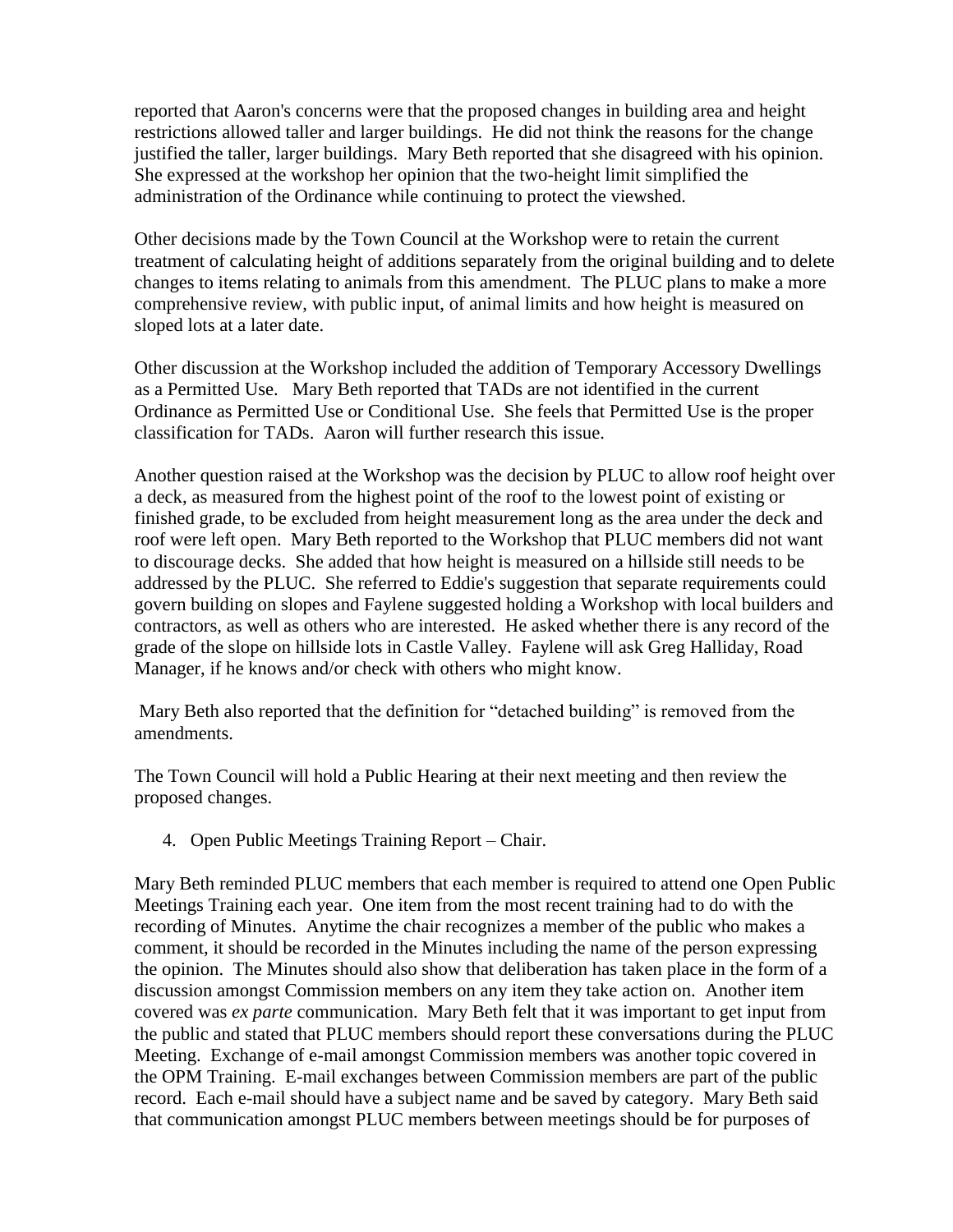clarification and not group discussion. In addition, only one topic per e-mail correspondence should be addressed. Some types of records are protected; e.g., bids and legal issues. However, if a protected topic is discussed in the same correspondence as an unprotected topic, the entire correspondence is considered part of the public record. Discussion followed on backing up PLUC records. Faylene said that this was not currently being done. Mary Beth asked that she make this a priority project and begin backing up PLUC data once a week. Eddie suggested backing up files on a flash drive. Faylene reported that the Town Council uses an online site at Mike Baird's (County Tech expert) suggestion. Faylene will investigate both approaches and begin backing up computer files.

5. Building Permit Agent.

No building permits or CUPs were issued during the month of May. Faylene reported that one Business License was issued to someone with a Conditional Use Permit. Mary Beth said that by state law anyone with a business should have a Castle Valley Business License if they don't already have one somewhere else. Faylene suggested including this information in the November mailing for CUP renewals. Mary Beth also asked Faylene to inform the PLUC about building permits or CUPS that may be coming up. Faylene reported on a request for a building permit on Lot 76 to build a utility/mechanical room as an accessory building. It will be less than 10 feet from the primary building, possibly less than one foot.

## NEW BUSINESS

None

## OLD BUSINESS

6. Discussion and possible action re: reviewing and amending Ordinance 96-1: Watershed Protection Ordinance (tabled).

Lou motioned to untable Item 6. Eddie seconded the Motion. Lou, Mary Beth, and Eddie approved the Motion. The Motion passed unanimously.

Mary Beth presented information about an email addressed to the Town of Castle Valley from the Bureau of Land Management Field Office which was referred to her. The letter related to the Utah Recreational Land Exchange which exchanges SITLA land near Castle Valley with BLM land elsewhere. The BLM Field Officer was inquiring whether the Town prohibits mining within its boundary on federal land. Eddie said that the Bridger Jack development is currently in a lawsuit for a similar issue. He offered to get more information about the circumstances. Mary Beth has talked with both Damian Bollerman (previous Mayor) and Dave Erley (current Mayor) about this issue. She and Dave will talk further to determine what current policies apply. Dave has information from the Environmental Protection Agency about what can and cannot be done in a municipality. They both felt it was important that Castle Valley protect its sole source aquifer designation. Either Mary Beth or Dave will report back to the BLM Field Office request.

Mary Beth asked PLUC members to review the Watershed Ordinance information in their binders before the next meeting. PLUC's goal is to assemble all references to watershed in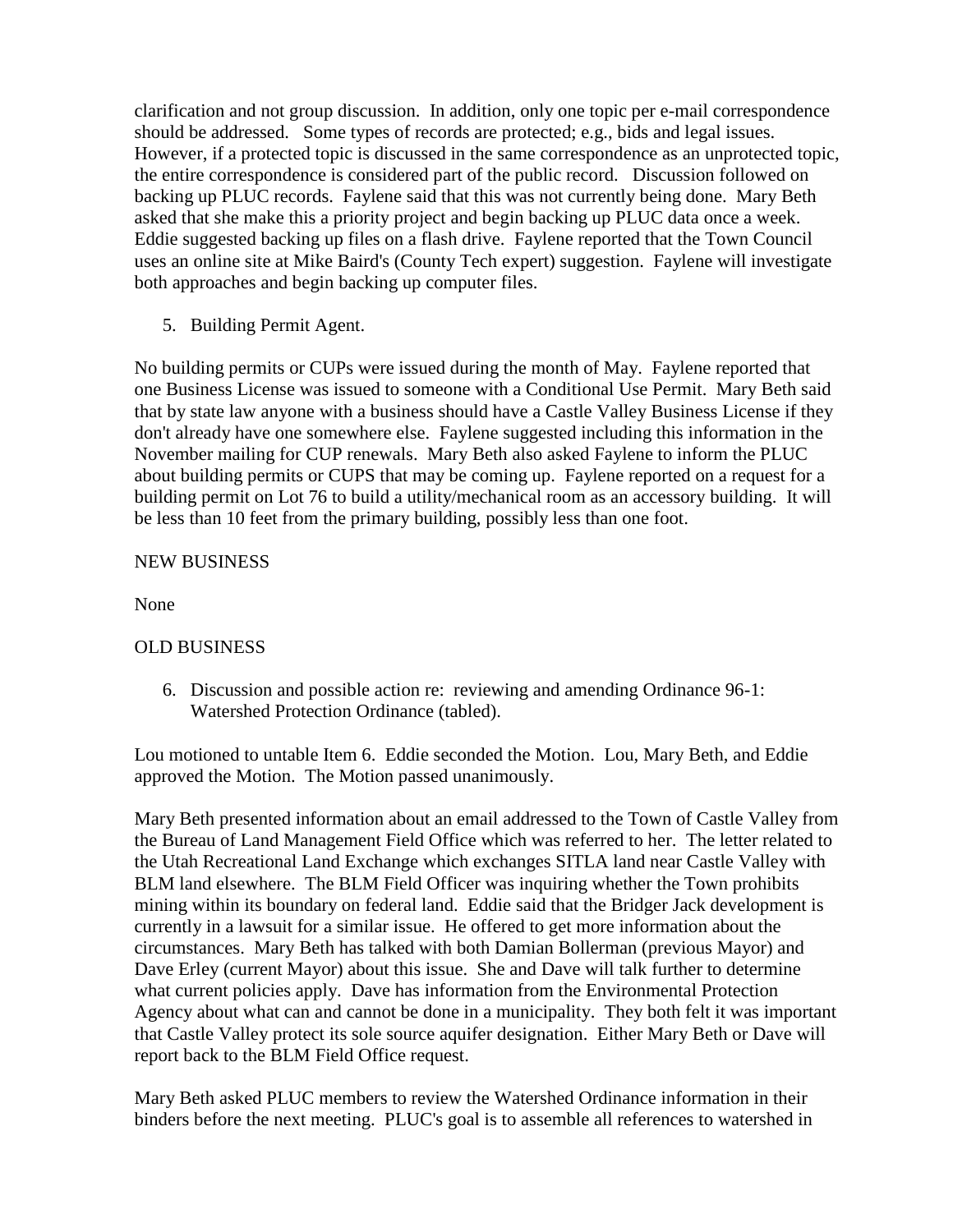one section of the Land Use Code. An earlier draft having to do with fuel issues in the Town will also be included. Currently, the Town's Watershed Protection Ordinance requires a permit for any mining within our recharge watershed area. It does not state whether this would require a conditional use permit or another type of permit. Also, we do not have anything in our ordinances detailing the process or application for such a permit. Several options were mentioned, such as making mining a prohibited use in the RAR-1 (rural agricultural residential) zone, a conditional use in the RG-15 (range and grazing) zone, and require a permit from the Town for mining anywhere else within our watershed recharge area.

Lou motioned to retable Item 6. Eddie seconded the Motion. Lou, Mary Beth, and Eddie approved the Motion. The Motion passed unanimously.

7. Discussion re: reviewing and amending town ordinances that limit the number of livestock which can be kept on five acres of land (tabled).

Eddie motioned to untable Item 7. Lou seconded the Motion. Lou, Mary Beth, and Eddie approved the Motion. The Motion passed unanimously.

Some documents were missing from some of the members' binders, so Faylene and Mary Beth will meet before the next meeting to ensure that everyone has all the documents from past meetings in their binders.

Mary Beth referred members to Ordinance 85-3 to review the section related to the number of livestock that can be kept on five acres of land. Things to consider in amending this Ordinance are: setting a limit for family use based on animal units, definition of commercial livestock use, limits on animal numbers, changes to related definitions for clarity and consistency, and standards for CUP mitigations for greater numbers of livestock that go over any set limits. Eddie asked about the PLUC's mission for this section. Mary Beth said that Castle Valley's zoning as RAR-1 means that this is a rural area that allows agricultural activity and residential homes. She felt that this section should balance personal use and business use of livestock with quality of life and protection of the Town's unconfined aquifer. Even though the Town has RAR-1 zoning, the Town can place a cap on the number of animals allowed per 5 acre lot. PLUC members felt it important to protect Castle Valley's aquifer, because it would be expensive for the Town to put in a water delivery system.

Ed motioned to retable Item 7. Lou seconded the Motion. Lou, Mary Beth, and Eddie approved the Motion. The Motion passed unanimously.

8. Discussion and possible action re: reorganization and revision of Zoning Ordinance 85-3 (tabled).

Lou motioned to untable Item 8. Eddie seconded the Motion. Lou, Mary Beth, and Eddie approved the Motion. The Motion passed unanimously.

Mary Beth reviewed changes in the Land Use Code document dated 2/26/10. Section 1.1 names the document and allows use of the acronym LUC. Section 1.5 explains the history of the document. Section 5 relates to the Board of Adjustments. Changes in this Section have been approved by the Town Council and will be incorporated into the next draft. Sections 6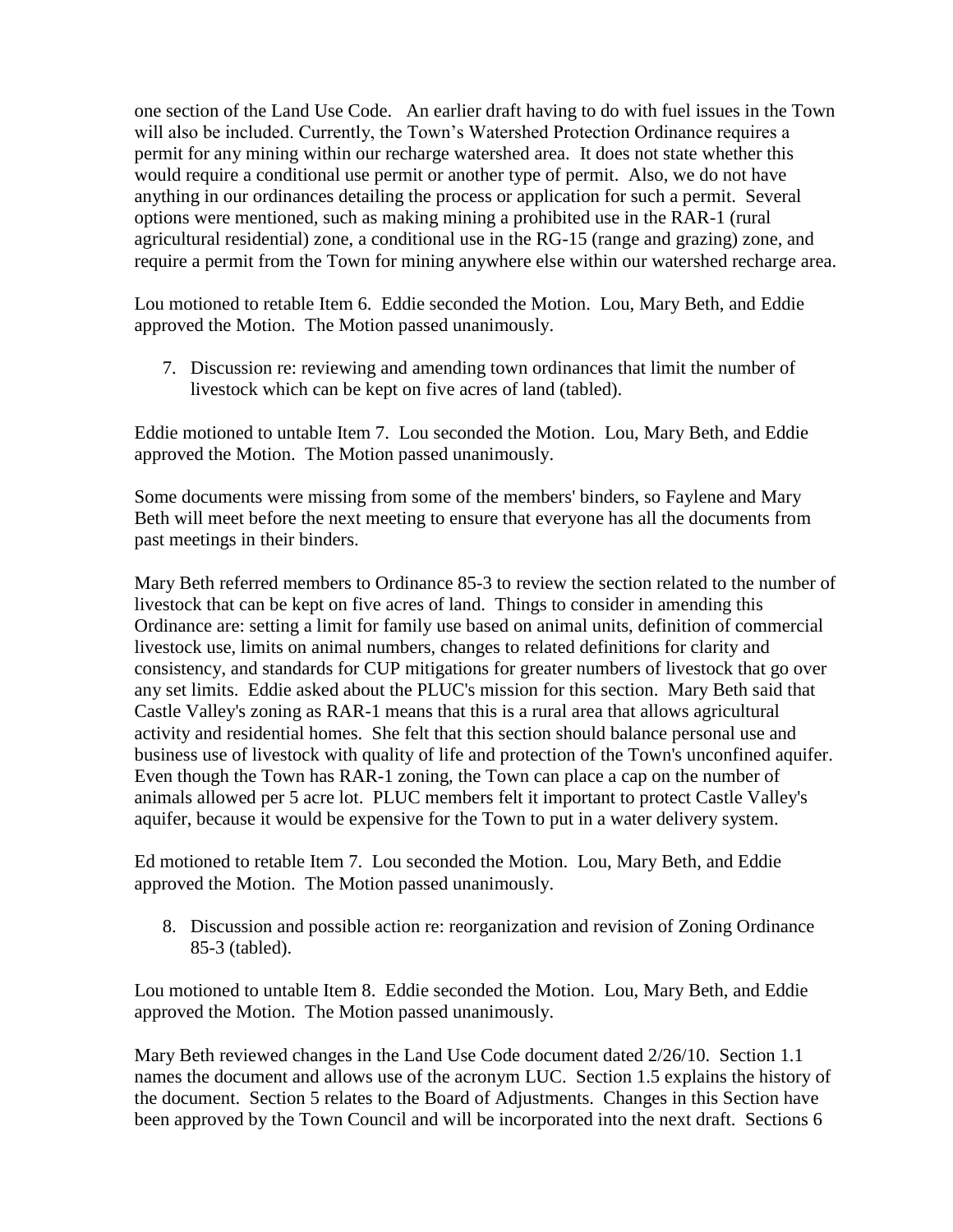and 7 relate to conditional use permits and building area and height limits. Changes in Section 7 are currently under consideration by the Town Council. This Section will be amended pending the outcome of the Town Council Meeting. Section 8.5 was reworded to conform with state law. PLUC members discussed the reasoning for allowing some CUPs to run with the land and others to not run with the land, especially where businesses are at stake. Mary Beth will check with David Church (Utah League of Cities and Towns) for clarification of the additions made to Section 8.5.

Section 9 relates to Ordinance 2006-3 and Section10 corrects the reference to the required plumbing code.

Section 11 was added after a request to the Town Council from Jeff Whitney, Grand County Building Inspector. It outlines the Town's enforcement of violations to the Land Use Code. The Town Council suggested adding a preliminary step to Item 2, such as a phone call, to provide an opportunity to resolve the violation. There was a discussion of who would make this preliminary step. Mary Beth said the Mayor would make this contact. Suggestions where considered that the Mayor act on a Resolution of the Town Council to make phone contact and that this contact be documented. Lesley Craig asked how the Town would determine that a violation had occurred. Mary Beth said that the county building inspector would most likely make the determination but the Mayor could as well. It was also mentioned that our Land Use Code should detail a process to determine and investigate that a violation has occurred. Lesley asked by what right the Mayor would act as the enforcement agent. According to Mary Beth, the Mayor's duties include acting as enforcement agent. The Mayor can also act on a Resolution of the Town Council. Lesley wondered whether the Town might have more important issues to spend time on, especially with its limited resources. Mary Beth suggested that she let the Town Council know her opinion. She acknowledged Lesley's suggestion that the LUC designate the person who is responsible for enforcement and thought that a good idea. Section 11.1.D and 11.1.E describe the conditions in which a person may file a written complaint and outlines how the Town would proceed with the investigation. Eddie thought that "Town" should be defined so that it is clear who will investigate. Remaining changes were minor.

Changes to TADs were reviewed in Sections 6-10, page 31, of the longer version of the LUC dated January 2010. Item 2 was changed to allow the caregiver to live in the TAD with the infirm person while keeping the total limit of people in the TAD to three (3). Item 2.B reduces the requirement of two written statements from two Utah doctors to one statement from one doctor. This was done because, for a time, local doctors were not taking new patients. Alternatives to this solution were discussed, but no decision was made. Council members agreed that the requirement should be broad and not just include Utah and Grand Junction doctors.

In Section 3.A the abbreviation "MSO" was identified by Lou as meaning "Manufacturer's Statement of Origin" which identifies the date of manufacture. Castle Valley allows residents to live in old trailers if they are brought up to code. Commission members were unsure of the date (possibly 1985) that differentiates trailers that are not acceptable under current codes. No one knew what the term "afixture" meant. Lou will research the meaning of this term and the date of manufacture that identifies what trailers are allowed by code. She will report at the next meeting.